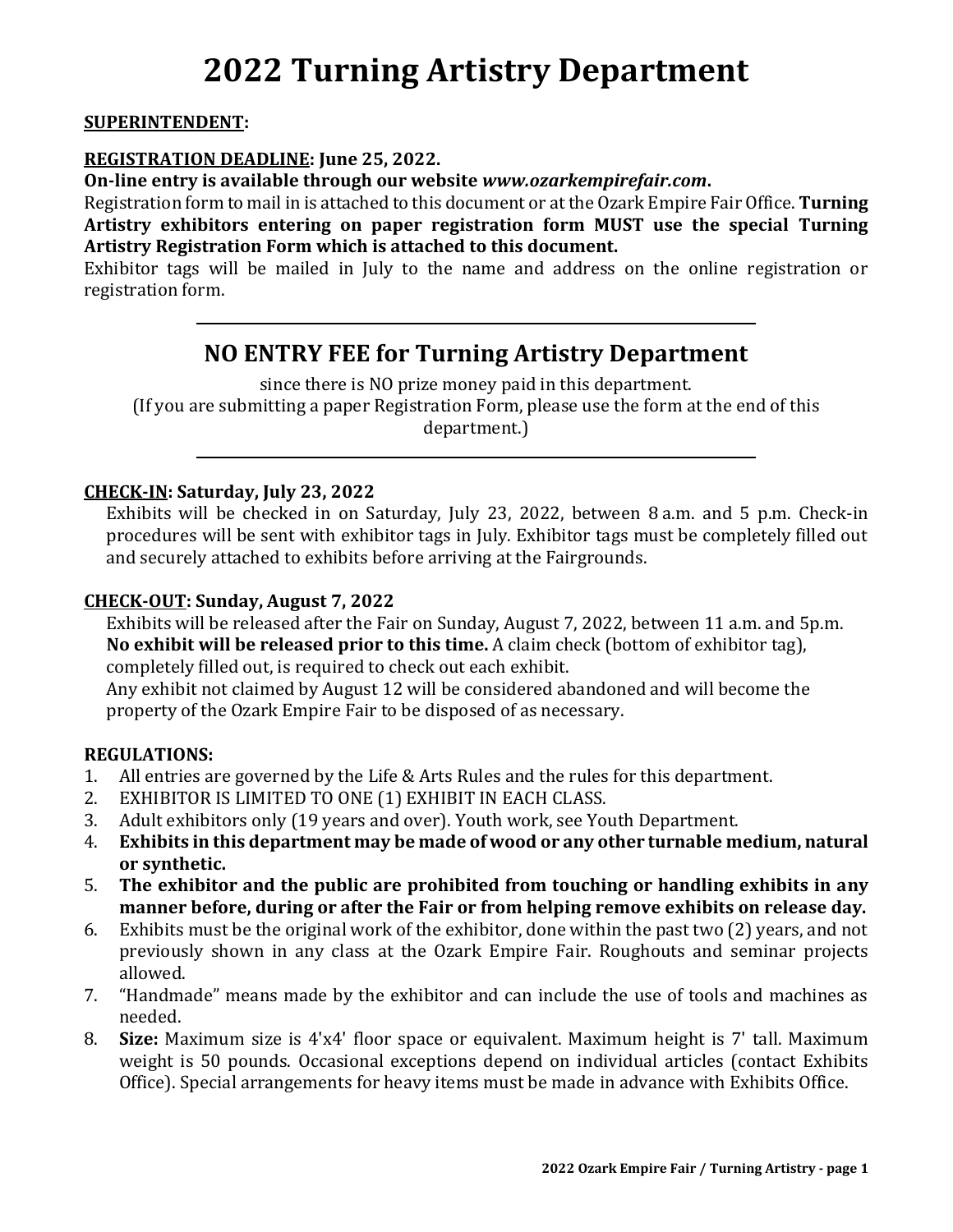- 9. **Display** requirements:
	- a. Any item which hangs must be equipped with a suitable hanging device, preferably heavy duty hook eye and wire. Hanging items without hanging device will be disqualified.
	- b. Plates, signs, etc. for display on shelf must be accompanied by easel or plate stand provided by exhibitor. Easel or plate stand MUST be labeled.
	- c. No entry will be accepted should the exhibitor describe conditions under which he/she will exhibit or the exhibit will be displayed.
- 10. If more than one person worked on an exhibit (i.e., turned by one, glazed by another), it MUST be entered as done by both artists. Teamwork deserves recognition.
- 11. Exhibit building will not be open to the public during judging.
- 12. In order to have this exhibit of as high quality as possible, the right is reserved to reject all unsuitable exhibits or exhibits which require an excessive amount of space, to determine that all rules and regulations have been followed and that no identification of the exhibitor in any form is displayed during judging.
- 13. All exhibits are entered and shown at the owner's risk. Reasonable care will be taken to prevent
- loss or damage to exhibits, but in no event will the Fair or staff be responsible for any injury or loss which may occur. Insurance, if desired, should be obtained by the exhibitor at his/her own expense. **READ** 
	- 14. **Judging Scorecard: see Judging Guidelines link.**

#### **\*\* ALL WOOD WORKING ITEMS SHOULD BE ENTERED IN THE WOOD ARTISTRY DEPARTMENT. \*\***

**\*\*Any item which is a combination of turned and wood artistry will be judged in the department entered with consideration paid only to the workmanship of that particular department. Type of work must be listed on the back of the exhibitor tag. \*\***

# **TURNING ARTISTRY Additional Information**

#### **DEFINITIONS:**

- a. **Beginner Turners** are those who have turned two (2) years or less. A turner who enters Beginner division CANNOT enter Intermediate or Advanced Turning.
- b. **Intermediate Turners** are those who have turned more than two (2) years but who have not yet reached Advanced skills. A turner who enters Intermediate division CANNOT enter Beginner or Advanced Turning Divisions.
- c. **Advanced Turners** are those whose turnings consistently display outstanding workmanship and creativity. This may include, but is not limited to, professionals and teachers of woodturning. A turner who enters Advanced division CANNOT enter Beginner or Intermediate Turning.
- d. **Bowl** is a form with top opening larger than the base, exposing the interior to view wider than high.
- e. **Hollow Vessel** is a form with a top opening smaller than the width, containing substantial "hollow area", such as a vase - higher than wide.
- f. **Plate or Platter** is a form substantially wider than high with the surface open to view.
- g. **Spindle** is primarily turned between centers with grain parallel to the lathe bed.
- h. **Segmented or constructed** is pieced together and turned with one or more woods, such as maple/walnut.
- i. **Embellished** is a turned piece that is also carved, fluted, wood burned, inlay, colored, etc.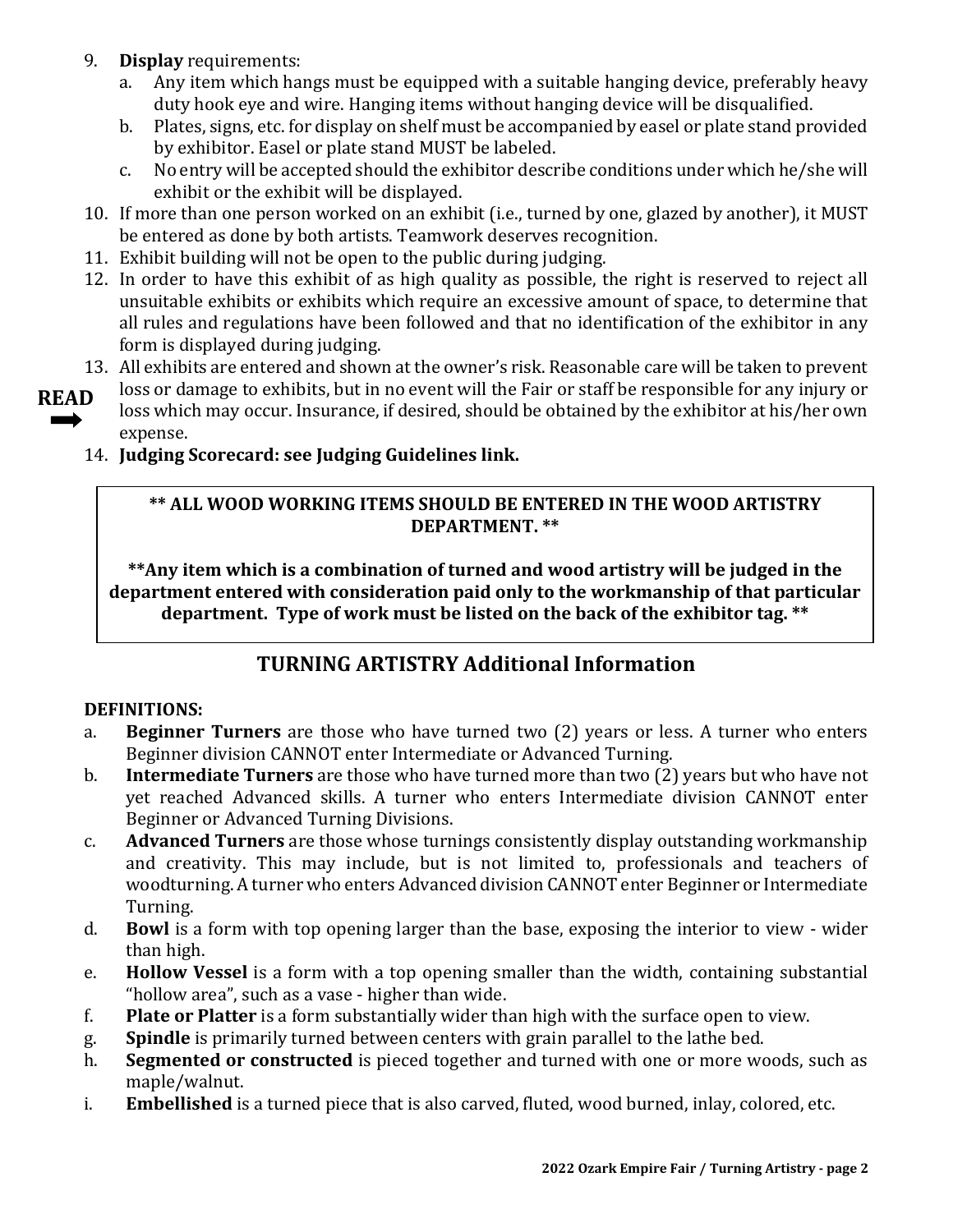#### **GENERAL TURNING RULES:**

- a. All rules at the beginning of the department apply. Size and display requirements are listed in department rules.
- b. **Turnings in this department must be made of wood or any other turnable medium, natural or synthetic.** Non-wood accents such as wire hangers for Christmas ornaments may be used.
- c. **Collaborations should be entered in the Special Contests Division 1601, class 3.**

# **Special Adult TURNING ARTISTRY Department Registration Form attached.**

# **GRAND CHAMPION**

## **DIVISION 1601 - SPECIAL CONTESTS**

Ribbons only - no prize money

#### **Class 1: THEME CONTEST – SUMMERS' BIGGEST PARTY: WORLD OF WONDER**

Any wood item which embraces the fair theme of Summer's Biggest Party, World of Wonder*.* May use any turning technique or medium. May be decorative or functional. May be any turned item vase, sculpture, bowl, art piece, etc. Exhibitor is limited to one (1) item.

#### **Class 2: FIRST TIME EXHIBITOR IN TURNING:**

Any turned item made by a 1st Time Exhibitor in the Life & Arts Department and e*xhibitor must be in their first or second year of doing turning artistry.* May use any turning technique or medium. May be decorative or functional. May be any turned item - vase, sculpture, bowl, art piece, etc. Exhibitor is limited to one (1) item.

#### **Class 3: COLLABORATION**

Any turned item made in collaboration with two or more artists. May use any turning technique or medium. May be decorative or functional. May be any turned item – vase, sculpture, bowl, art piece, etc. Collaborators are limited to one (1) item per collaboration team. Artists may collaborate with other artists as a separate entry. The collaborator who performs the majority of work may put name on entry form for tag purposes. Other collaborators will be added to the entry tag by the initial collaborator.

#### **DIVISION 1602** - **TURNING, BEGINNER**

Champion: Ribbon

**THE WOODTURNERS OF SOUTHWEST MISSOURI** will award \$10 to sponsor's choice.

Ribbons only - no prize money

#### **Additional information:**

- a. **Any media is acceptable in the Turning Department: wood, acrylic, antler, bone, stone, rubber, etc.**
- b. The division is open ONLY to beginner turners. **Beginner turners are those who have turned two (2) years or less.** An exhibitor who enters Beginner Woodturning CANNOT enter Intermediate or Advanced Woodturning.
- c. Exhibitor is limited to one (1) exhibit in a class.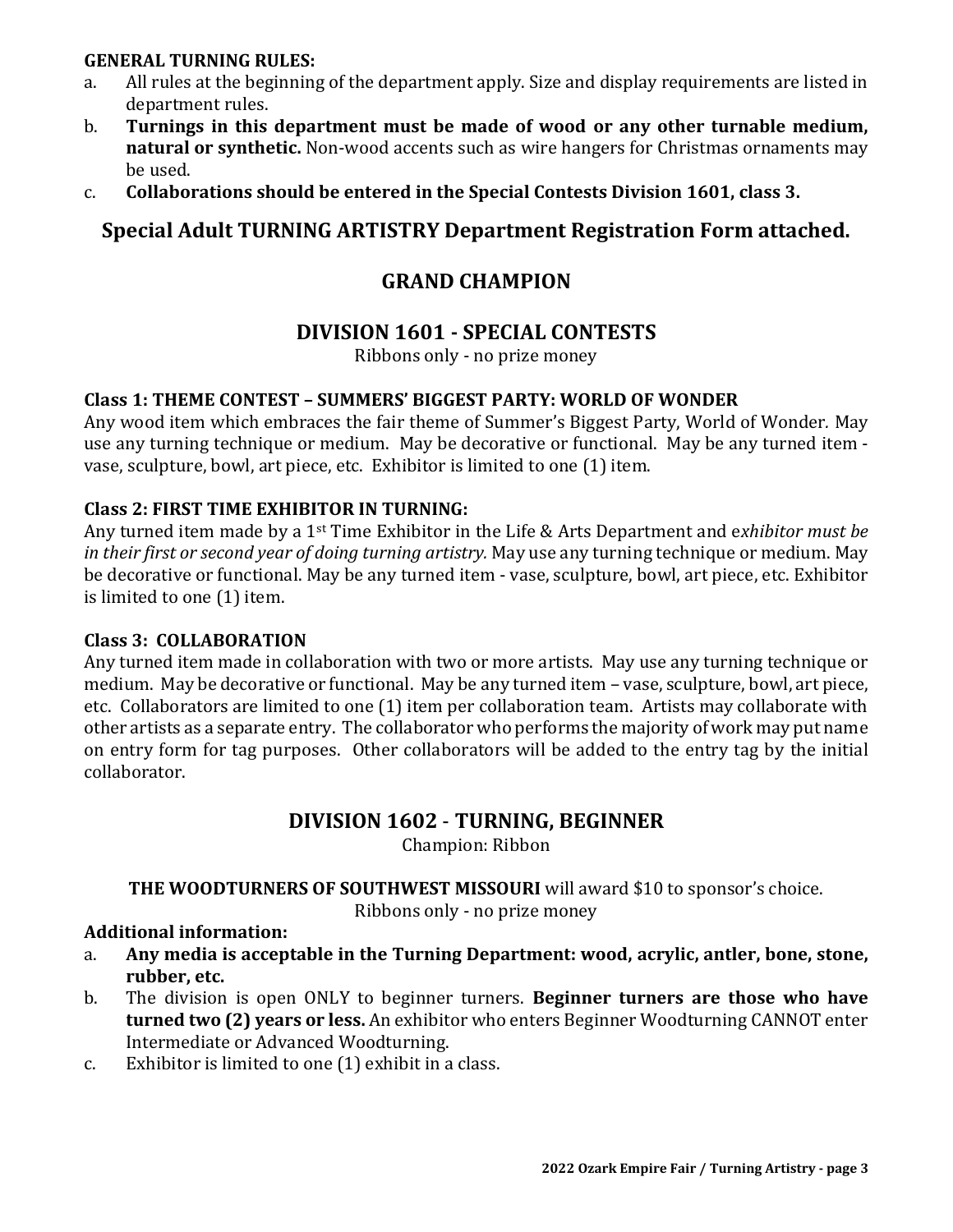#### **Class**

- 1 Honey dipper
- 2 Bowl
- 3 Vase
- 4 Hollow form
- 5 Plate or platter
- 6 Christmas tree ornament
- 7 Any other kitchen or household item goblet, box, shakers, candle stick, etc.
- 8 Any other turned item not listed in this division tool handle, bucket, baseball bat, mallet, etc.
- 9 Kit item kit or mechanism that is purchased to complete the item the exhibitor has turned pen, bottle stopper, key ring, etc.

## **DIVISION 1603** - **TURNING, INTERMEDIATE**

Champion: Ribbon

**THE WOODTURNERS OF SOUTHWEST MISSOURI** will award \$10 to sponsor's choice.

Ribbons only - no prize money

#### **Additional information:**

- a. **Any media is acceptable in the Turning Department: wood, acrylic, antler, bone, stone, rubber, etc.**
- b. The division is open ONLY to Intermediate turners. **Intermediate turners are those who have turned for more than two (2) years but who have not yet reached Advanced skills.** An exhibitor who enters Intermediate Woodturning CANNOT enter Beginner or Advanced Woodturning.
- c. Exhibitor is limited to one (1) exhibit in a class.

#### **Class**

- 1 Honey dipper
- 2 Bowl
- 3 Vase
- 4 Hollow form
- 5 Plate or platter
- 6 Christmas tree ornament
- 7 Any other kitchen or household item goblet, box, shakers, candle stick, etc.
- 8 Any other turned item not listed in this division tool handle, bucket, baseball bat, mallet, etc.
- 9 Kit item kit or mechanism that is purchased to complete the item the exhibitor has turned pen, bottle stopper, key ring, etc.
- 10 Non-Wood, this turning can be any media of no more than 20% wood (acrylic, antler, bone, stone, rubber, etc). This category is designed to demonstrate that "Turning" is not limited to wood.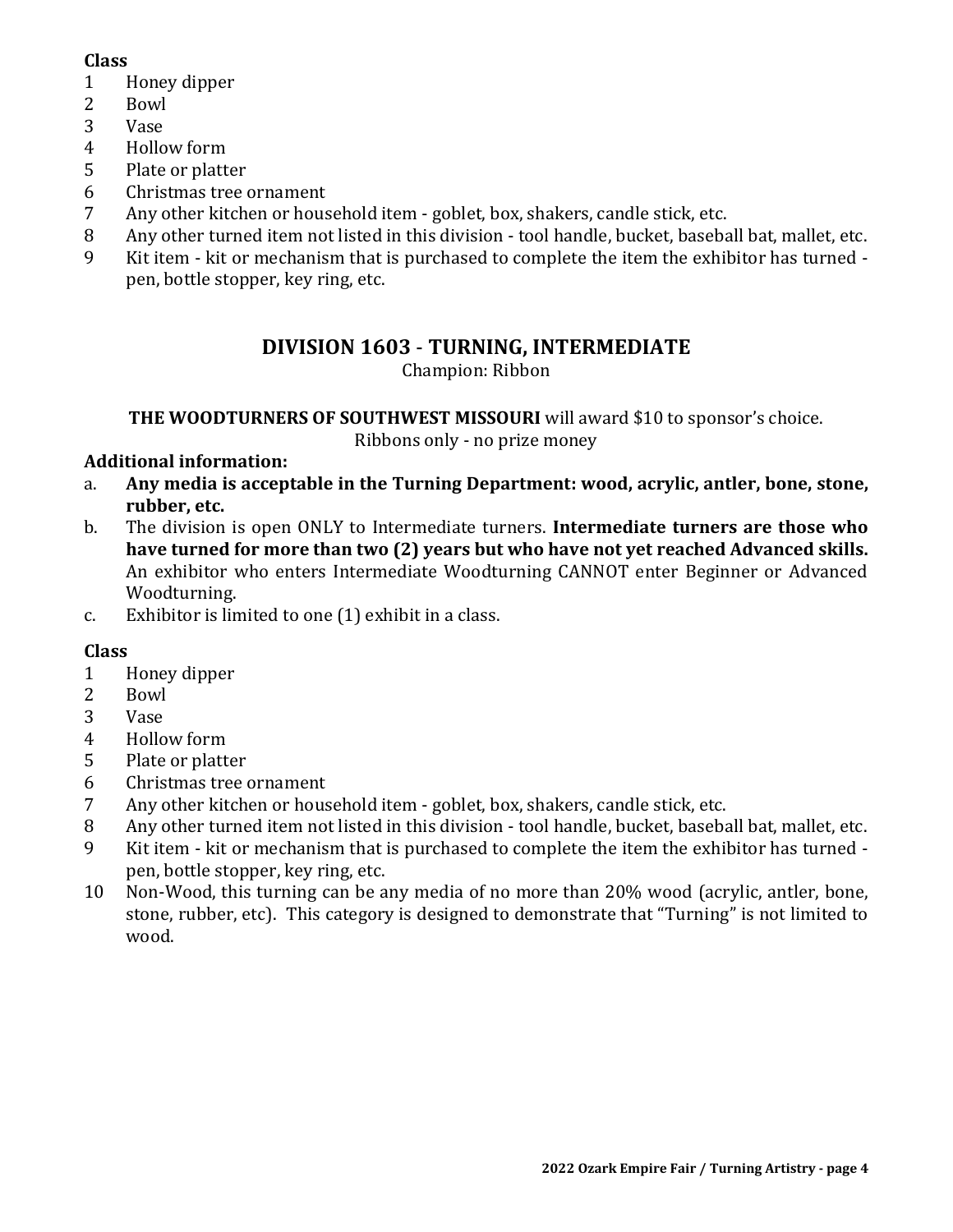#### **DIVISION 1604** - **TURNING, ADVANCED**

Champion: Ribbon

#### **THE WOODTURNERS OF SOUTHWEST MISSOURI** will award \$10 to sponsor's choice.

Ribbons only - no prize money

#### **Additional information:**

- a. **Any media is acceptable in the Turning Department: wood, acrylic, antler, bone, stone, rubber, etc.**
- b. The division is open ONLY to Advanced turners. **Advanced turners are those whose turnings consistently display outstanding workmanship and creativity.** This may include, but is not limited to, professional and teachers of woodturning. An exhibitor who enters Advanced Woodturning CANNOT enter Beginner or Intermediate Woodturning.
- c. Exhibitor is limited to one (1) exhibit in a class.

#### **Class**

- 1 Honey dipper
- 2 Bowl
- 3 Vase
- 4 Hollow form
- 5 Plate or platter
- 6 Christmas tree ornament
- 7 Any other kitchen or household item goblet, box, shaker, candle stick, etc.
- 8 Segmented item
- 9 Hollow form item
- 10 Bias turning or off center turning
- 11 Hat
- 12 Any other turned piece not listed in this division tool handle, bucket, baseball bat, mallet, etc.
- 13 Non-Wood, this turning can be any media of no more than 20% wood (acrylic, antler, bone, stone, rubber anything). This category is designed to demonstrate that "Turning" is not limited to wood.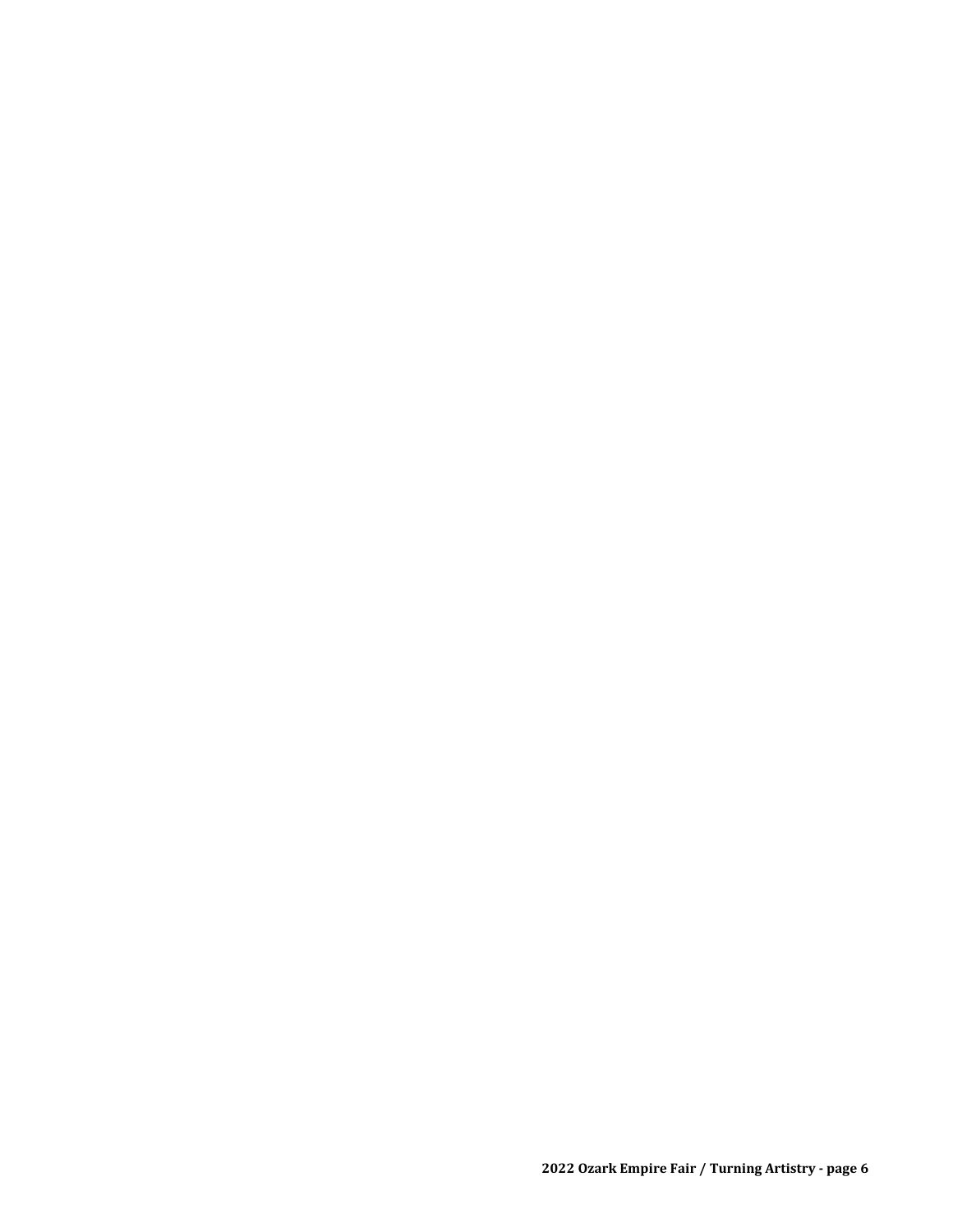**Ozark Empire Fair**

3001 N Grant Springfield, MO 65803 417-833-2660 ext 248

# **TURNING ARTISTRY 2022 Registration Form**

Life & Arts Exhibits

**— One exhibitor per form, please. —**

\_\_\_ Please check here if new address (Please print in INK or type)

\_\_\_ Check here if new exhibitor (have not exhibited in the past 3 years)

e-mail address

**I have read the Exhibitor Handbook, available at** *www.ozarkempirefair.com***, and agree to abide by those rules and classifications. I hereby release the Ozark Empire Fair from any liabilities for loss, damages or injury to persons, exhibits or any other property while said property is on the Fairgrounds.**

**Exhibitor's Signature:** 

# **NO ENTRY FEE FOR ADULT TURNING ARTISTY EXHIBITORS**

since no prize money will be paid.

#### **TICKETS:**

| <b>SAVE!!</b> Life & Arts Exhibitors may purchase discount advance tickets.     |
|---------------------------------------------------------------------------------|
|                                                                                 |
| (Adults – \$10 regular admission)                                               |
|                                                                                 |
| (Youth 6-12 – \$5 regular admission. Kids under 6 years: FREE                   |
| Number of PARKING PASSES $X$ \$4.00 each (\$5 regular parking at the gate) = \$ |
| Total \$                                                                        |

| Office Use Only                                                                                                                                                                                                                     | Payment method: Check __(#)__________ Visa _______ MC ______ Discover ______ Cash ______ |  |  |  |  |
|-------------------------------------------------------------------------------------------------------------------------------------------------------------------------------------------------------------------------------------|------------------------------------------------------------------------------------------|--|--|--|--|
| Exh No.                                                                                                                                                                                                                             |                                                                                          |  |  |  |  |
|                                                                                                                                                                                                                                     | Expiration date ___________ 3-number Security code on back _____________________         |  |  |  |  |
|                                                                                                                                                                                                                                     | Amount to be charged to card \$                                                          |  |  |  |  |
| <b>Date</b> and the set of the set of the set of the set of the set of the set of the set of the set of the set of the set of the set of the set of the set of the set of the set of the set of the set of the set of the set of th | I agree to pay the total amount according to card issuer agreement.                      |  |  |  |  |
| Group Date:____________                                                                                                                                                                                                             | Authorized signature: National Authorized Signature:                                     |  |  |  |  |
|                                                                                                                                                                                                                                     | (Must be signed to process credit card payment.)                                         |  |  |  |  |

**— One person per form, please —** *Form may be photocopied.*